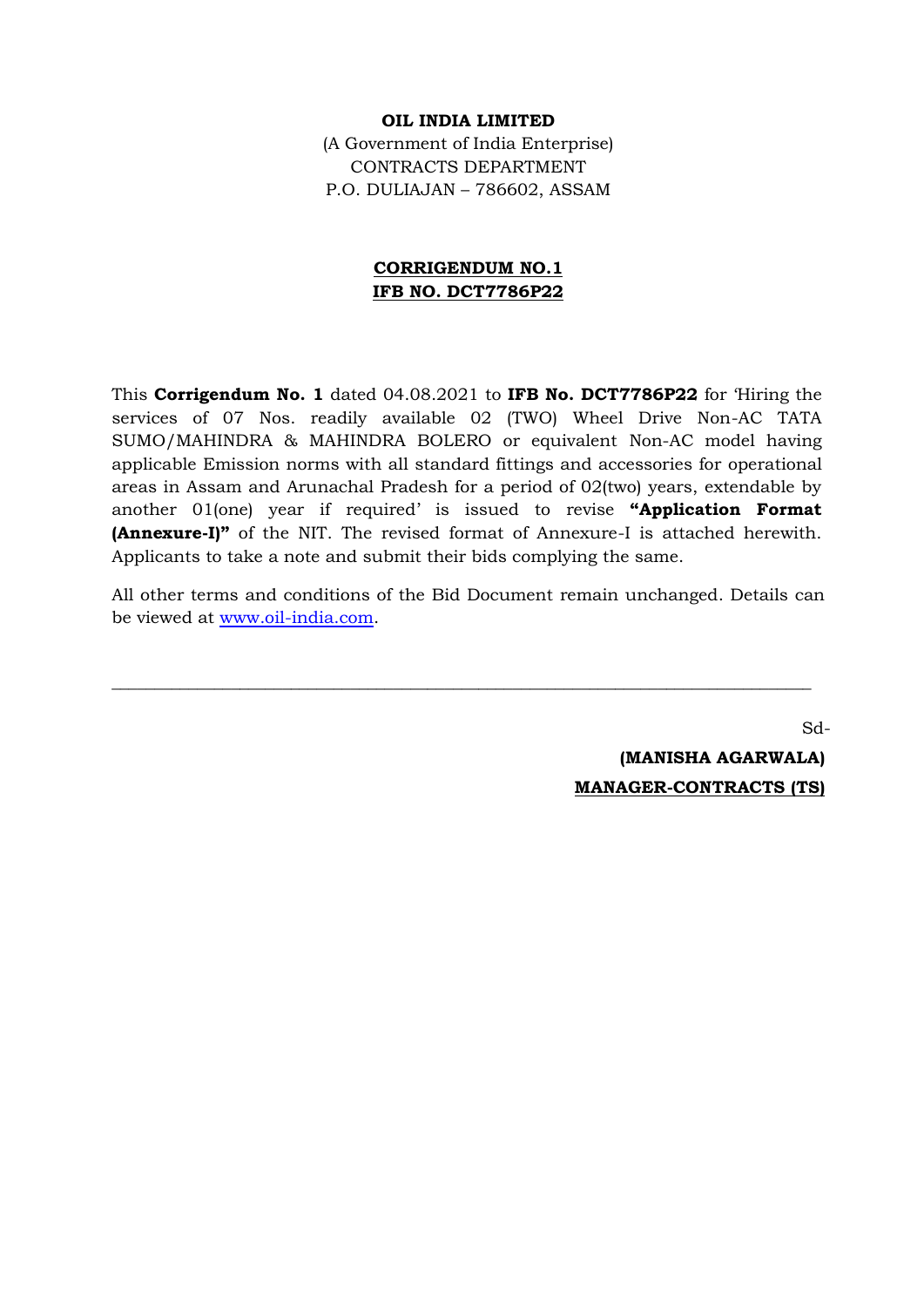

## **APPLICATION FORMAT**

**Tender No: DCT7786P22 -** Hiring the services of 07 Nos. readily available 02 (TWO) Wheel Drive Non-AC TATA SUMO/MAHINDRA & MAHINDRA BOLERO or equivalent Non- AC model having applicable Emission norms with all standard fittings and accessories for operational areas in Assam and Arunachal Pradesh for a period of 02(two) years, extendable by another 01(one) year if required.

I hereby submit my application for participating in the above tender with details as below:- $\frac{1}{2}$ 

|       |                   |           | Paste recent   |  |
|-------|-------------------|-----------|----------------|--|
|       |                   |           | color photo of |  |
|       |                   | Applicant |                |  |
|       |                   |           |                |  |
| $f$ ) |                   |           |                |  |
| g)    |                   |           |                |  |
|       | h) Chassis Number |           |                |  |

i) Whether offered vehicle is NON-AC model vehicle : **Yes / No**

| 1              | Full Name of Applicant (in<br>CAPITAL letters)                                              |                |                                      |  |  |  |
|----------------|---------------------------------------------------------------------------------------------|----------------|--------------------------------------|--|--|--|
| $\overline{2}$ | Father's Name (in CAPITAL<br>letters)                                                       |                |                                      |  |  |  |
| 3              | Sex (Tick $\boxtimes$ ) in appropriate box)                                                 | Male<br>$\Box$ | Female $\square$<br>Others $\square$ |  |  |  |
| 4              | Date of birth of Applicant                                                                  | D D<br>M M     | Y Y Y<br>Y                           |  |  |  |
| 5              | <b>Address of Applicant:-</b>                                                               |                |                                      |  |  |  |
|                | House No / Street Name:                                                                     |                |                                      |  |  |  |
|                | P.O. / P.S. :                                                                               |                |                                      |  |  |  |
|                |                                                                                             |                |                                      |  |  |  |
|                |                                                                                             |                |                                      |  |  |  |
|                | $E$ -Mail ID :                                                                              |                |                                      |  |  |  |
| 6              | OIL Vendor Code No:<br>(if available, please provide or If Yes<br>else tick $\boxtimes$ No) | (Code No)      | No                                   |  |  |  |